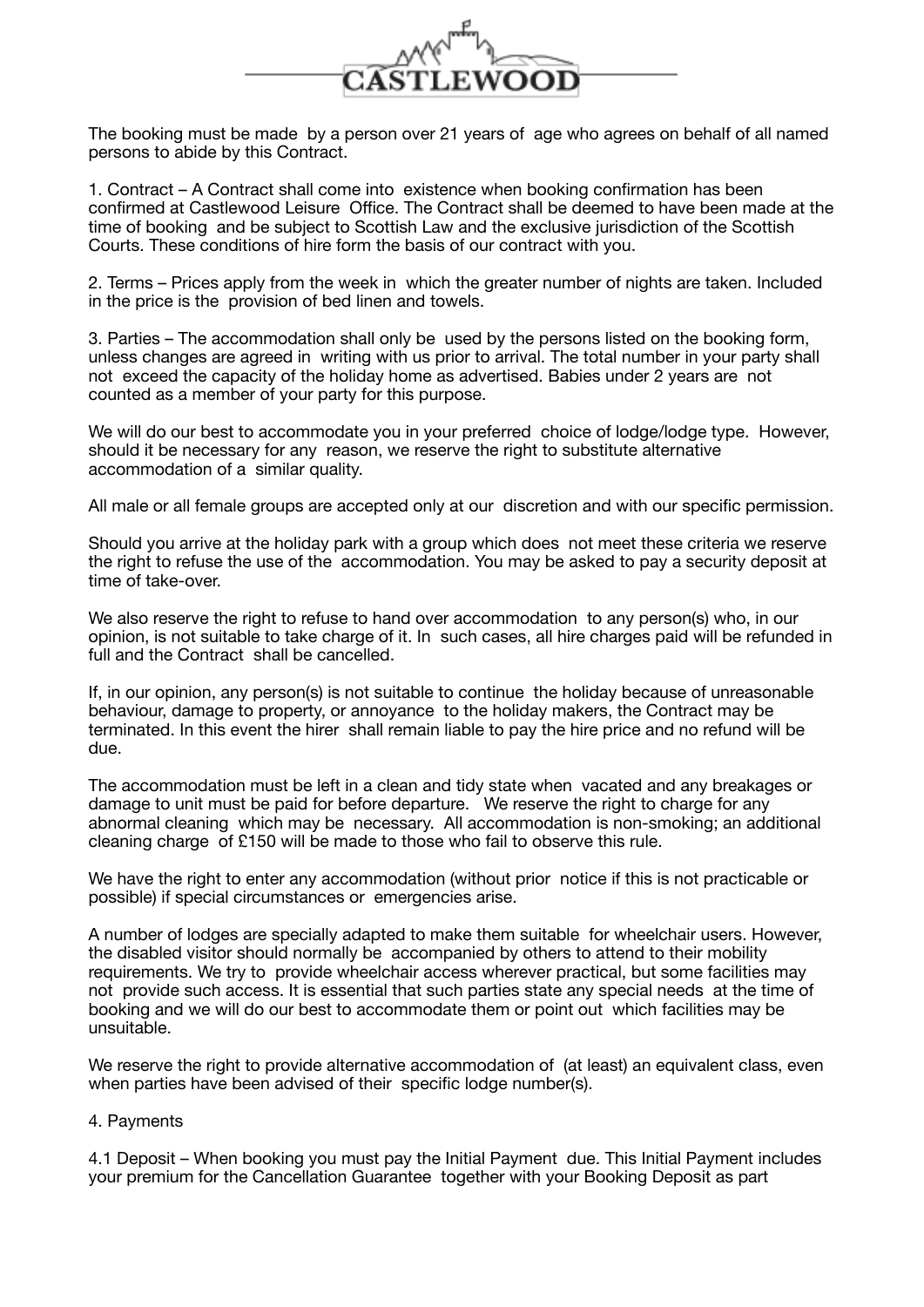payment towards the cost of your holiday. If you do not wish to take out the Cancellation Guarantee Plan you must indicate this on your booking form.

4.2 Balance – The balance is due 8 weeks before your holiday start date. For bookings made within 8 weeks of your holiday start date, the full monies are payable at the time of booking. If payment is not made according to these terms we reserve the right to cancel your holiday and retain the deposit paid.

5. Cancellation – If you have to cancel your holiday for any reason, send us written notification and your cancellation will be effective from the date of receipt. If you cancel more than 6 weeks before the start date your deposit will be forfeited.

If you cancel less than 8 weeks before the start of your holiday and have not taken out the Cancellation Guarantee Plan a refund will not be due.

6. "Force Majeure" – We regret we cannot accept responsibility or pay any compensation where the performance or prompt performance of our contract with you is prevented or affected by reason of circumstances which amount to force majeure.

Circumstances amounting to force majeure include any event which we could not, even with all due care, foresee or avoid. Such circumstances include the destruction or damage of your holiday home (which cannot reasonably be remedied to a satisfactory standard before the start of your holiday) through fire, flood, explosion, storm or other weather damage, break-in, criminal damage or any similar event. Such circumstances also include riots or civil strife, industrial action, natural or nuclear disaster, fire, adverse weather conditions, war or threat of war, actual or threatened terrorist activity and all similar situations beyond our control.

In such an event we will endeavour to offer you alternative holiday accommodation if available. If we cannot do so or if you do not wish to accept the alternative we offer, we will refund all monies you have paid to us in full. Where any cancellation or change results from force majeure, our liabilities are limited to offering you an alternative holiday home (where available) or full refund as set out above. We regret we cannot pay any compensation or meet any expenses or costs you may incur as a result of any such cancellation or change.

7. Occupancy – Occupancy shall be from 4 pm on the day of arrival to 10 am on the day of departure, unless special arrangements have been made (the housekeepers have only a limited time to prepare the property for the next guest and you are asked to respect this).

8. Pets – Pets are welcome on payment of an additional charge of £25 per dog certain lodges are kept pet free. There is no charge for guide dogs. Bring your pet basket with you, Pets must keep off bedding or other soft furnishings.

Only well-behaved pets should be left unattended in the lodge and then only for short periods of time. Any damage caused by pets will be charged for.

When exercising your pet on the park it must be on a lead. Please clean up any fouling without delay; bins are provided by the woodland walk.

Just one pet is allowed at the lodge (two small ones may be allowed by arrangement).

In the interest of visitors' safety, and following recent government legislation, we are sorry we are unable to accept the following types of dog; American Pit Bull Terrier, Japanese Tosa, Fuila Brasileiro and Dogo Argentino even where these types of dog are muzzled as required by government legislation. Any other type of pet which could present a danger or alarm to other visitors is also excluded.

9. Vehicles – Your vehicles and their accessories and contents are left entirely at your risk. We will not be responsible for any loss or damage from or to any vehicle from any cause whatsoever other than in the case of negligence of our employees or agents.